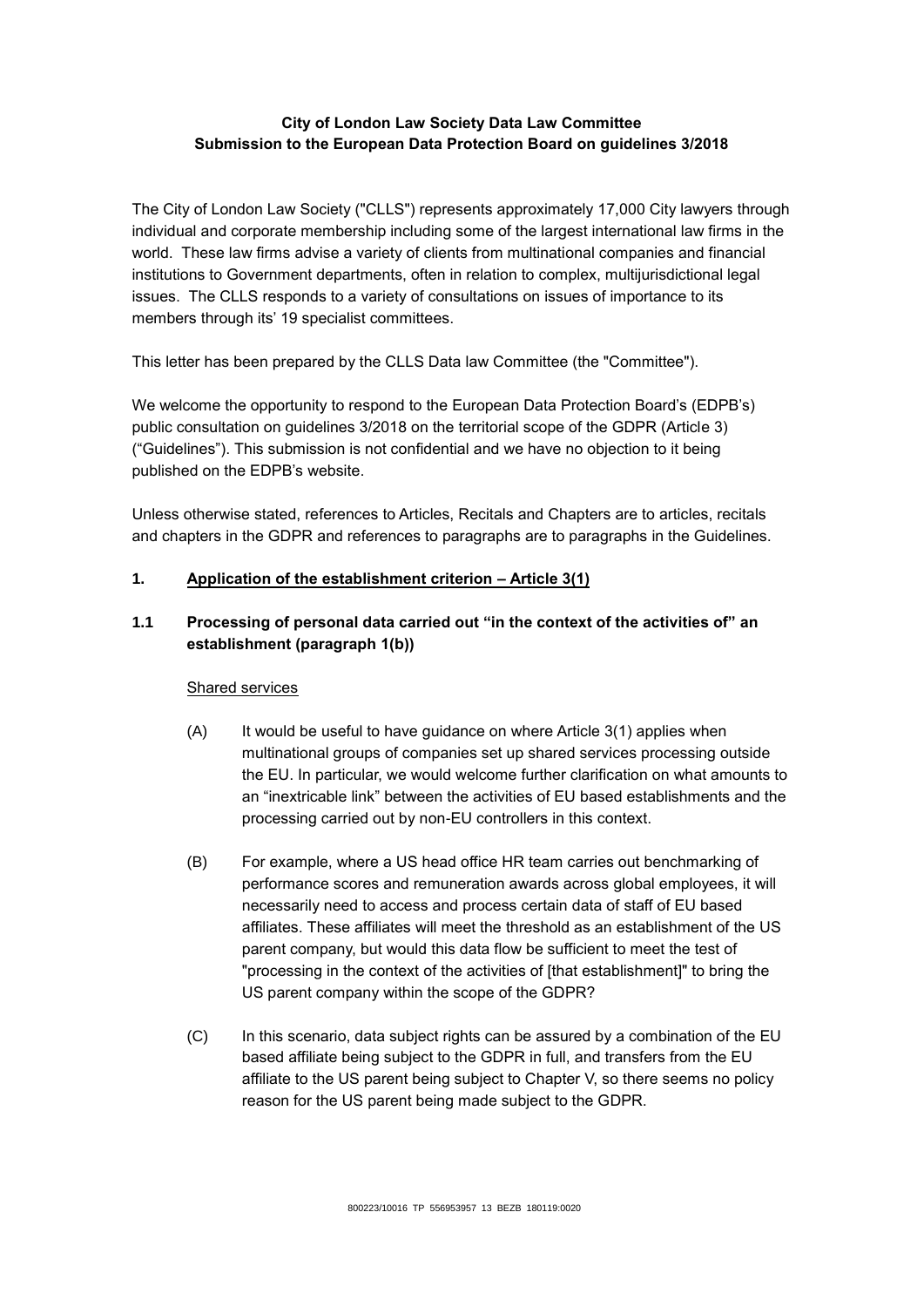# **SLAUGHTER AND MAY**

(D) Further clarification on these common intra-group transfers would be helpful, perhaps by way of additional examples.

# Processor supply chains

- (E) We would welcome further guidance on what "processing in the context of an establishment in the union" means with respect to processors and how this is understood to apply to their supply chains.
- (F) In particular, it would be useful to have an example that demonstrates at which point in an EU processor's supply chain the processing is no longer being carried out "in the context" of the processing of that EU processor.

# **1.2 Processing in the context of the activities of an establishment of a processor in the Union (paragraph 1(d)(ii))**

### Requirements under Article 28(3)

- (A) The guidance states that EU processors undertaking processing activities need to include the Article 28(3) requirements in their agreements with non-EU controllers even if the controller is not subject to the GDPR.
- (B) However, the provisions of Article 28(3) have been drafted in the context of a controller who is subject to the GDPR. Whilst we appreciate the clarification that the processor is not subject to the requirements to assist the controller with its own obligations under the GDPR (and we therefore assume this need not be referred to in the processing agreement), it can still be challenging for an EU processor to persuade a non-EU controller, to whom the GDPR does not apply, to accept the inclusion of these terms.
- (C) We would welcome guidance from the EDPB on how these provisions should be dealt with in practice in this context.
- (D) In addition, it would be helpful if the EDPB were able to provide reassurance on the approach that the national supervisory authorities would take to enforcement action if all the Article 28(3) requirements were not met in these circumstances. For instance, would the national supervisory authorities take into account the EU processor's endeavours to persuade the controller to agree to the provisions of Article 28(3) even if they were not ultimately satisfied?

# Breadth of obligation to inform controller of infringing instructions

- (E) We would welcome clarification on the EDPB's statement on page 12 of the guidelines that quotes the GDPR as saying "*the processor shall immediately inform the controller if, in its opinion, an instruction infringes this Regulation or other Union or Member State data protection provisions*".
- (F) This wording is taken from the end of Article 28(3) and the full text of that sentence is as follows (with the highlighting added) *"with regard to point (h) of*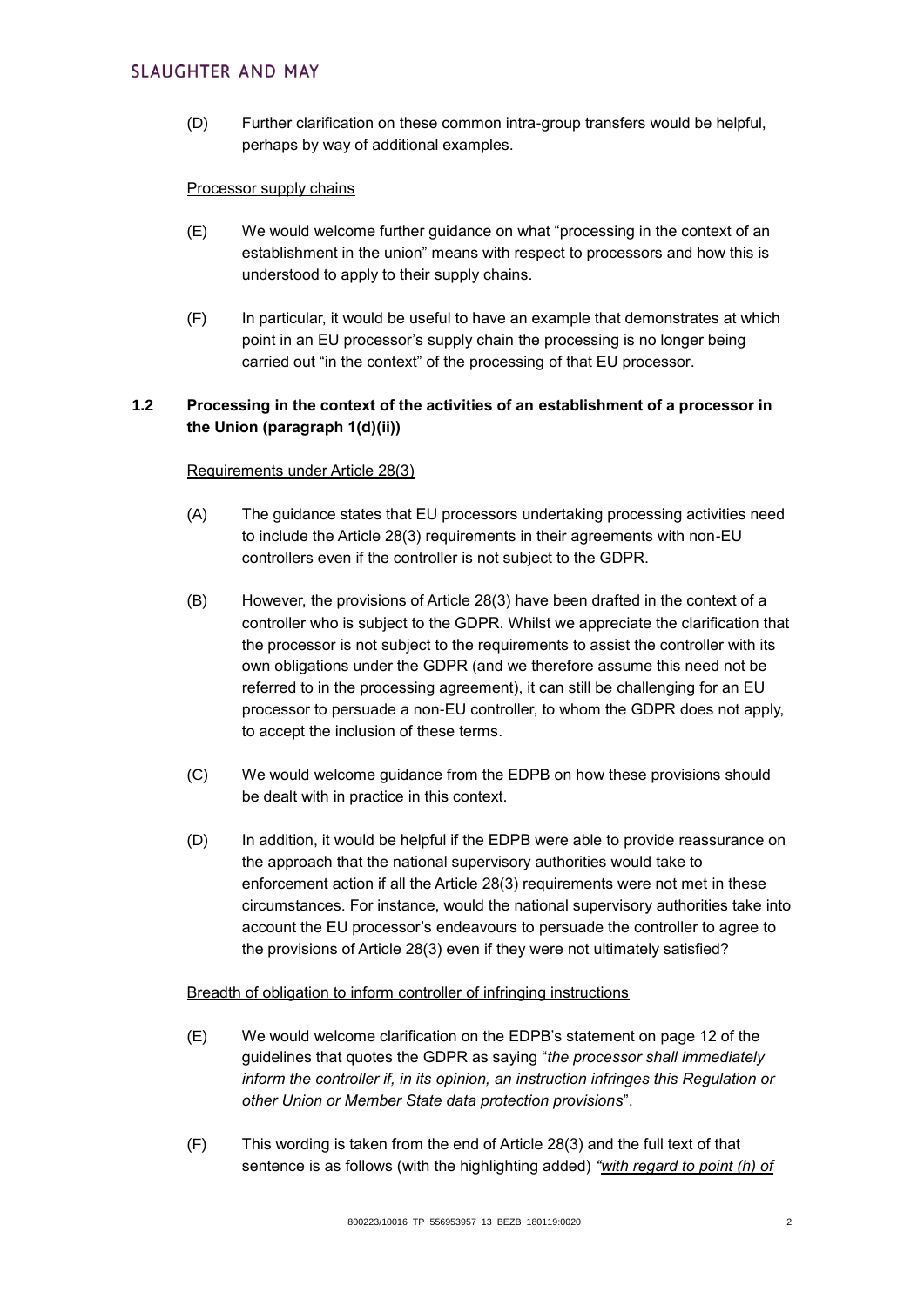*the first subparagraph, the processor shall immediately inform the controller if, in its opinion, an instruction infringes this Regulation or other Union or Member State data protection provisions."*

- (G) It has previously been clarified that the reference to the first subparagraph should be to the third subparagraph ie Article 28(3). This therefore refers to the provision requiring the processor to make available to the controller all information necessary to demonstrate compliance with the obligations laid down in Article 28(3) and to allow for and contribute to audits.
- (H) The statement in the Guidelines set out above in the context it is given suggests that the EDPB is interpreting this requirement to be broader than applying to the processor's obligation under Article 28(3)(h). It would be helpful if the EDPB could clarify its view on this.

### Ethical issues

(I) The Guidelines state on page 12 that "*Union territory cannot be used as a "data haven", for instance when a processing activity entails inadmissible ethical issues*". Further guidance on the types of processing the EDPB is concerned about would be of assistance.

#### International transfers

- (J) Processors subject to Article 3(1) have particular difficulties under Chapter V on which guidance would be useful. We appreciate that you may be planning to cover these issues in separate guidance on international transfers but we raise these concerns here for completeness given they are interlinked with the application of Article 3.
- (K) In addition to the long running challenge of there being no processor to processor standard contractual clauses, there is now the challenge of there being no processor to controller clauses.
- (L) Where there is an EU processor which needs to transfer personal data to its non-EU controller, there is, absent the non-EU controller being in an adequate jurisdiction, therefore no easy way to legitimise the transfer.
- (M) In theory bespoke clauses approved by the relevant national supervisory authority could be a solution. However, we know, for instance, that both the UK and Dutch authorities are not currently prepared to approve bespoke clauses pending guidance from the EDPB. In any event, if approval would only be forthcoming if the clauses obliged the non EU controller to submit to audits by the processor, this is unlikely to be commercially acceptable. After all, from a non-EU controller's perspective, it is their data and they are not subject to the GDPR. It is hard to conceive why they would therefore agree to be audited by their processor.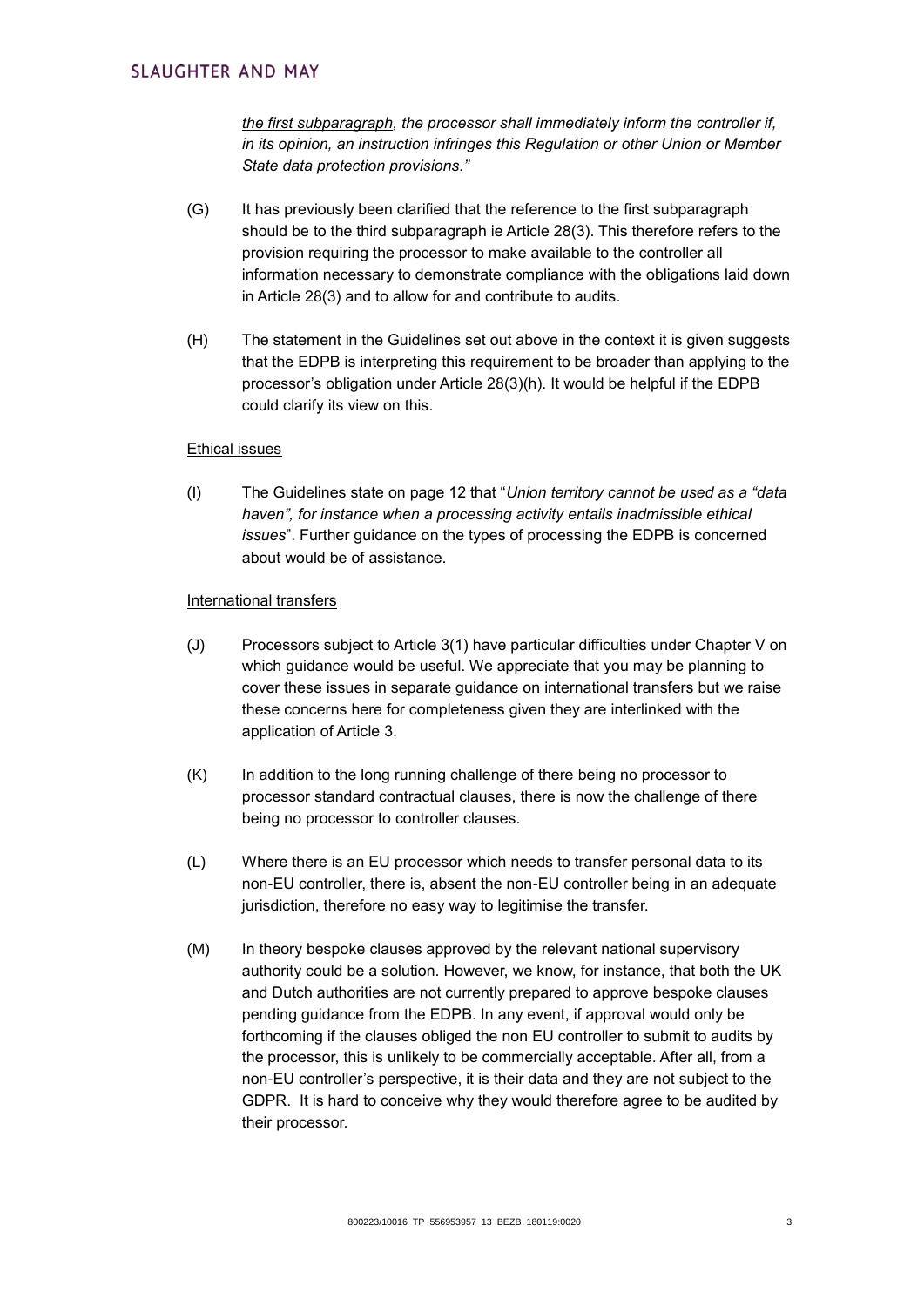(N) Non-EU controllers find this challenge difficult to understand given that in many cases they directly provided the personal data to the EU processor and then cannot receive it back. This risks putting EU processors at a disadvantage to their non-EU competitors.

# **2. Application of the targeting criterion – Article 3(2)**

# **2.1 Consideration 1: Data subjects in the Union (paragraph 2(a))**

# Offers to corporate entities

- (A) The GDPR refers to the offering to data subjects. The question frequently arises whether this includes where an offer is made by a non EU entity (with no EU establishment) to a corporate which, by its nature, acts through an individual. Whilst the communication is therefore with a data subject in the EU, the offer of goods or services is made to the corporate. Our view is that this does not fall within Article 3(2)(a) and clarification from the EDPB on this would be helpful.
- (B) There are variations to the above example where the data subjects are the ultimate recipient of the service in their personal capacity. For example, in the area of employee advisory services the non-EU entity's offer is addressed to the EU corporate entity, and the contract would often be with the corporate entity since they would be paying for the services. However, the services would be provided directly to those employees who wish to avail themselves of the service.
- (C) Another example is corporate health insurance. The insurer would target the corporate entity with a view to the employees being the end recipients of the service. Typically, there would be contract with the corporate, but there would be a separate insurance contract with each employee who wished to benefit from the insurance.
- (D) This question also arises in an intra-group situation. For instance, you may have a subsidiary (company A) outside the EU which provides payroll services to another member of the group established in the EU (company B) in respect of its EU employees. The processing would be in the context of the establishment of company B but, as the Guidelines clarify, this does not make the processor subject to the GDPR directly in of itself. Company A would, however, be providing a service to a corporate and liaising with data subjects in the EU at the company B to do so. In addition, the service would benefit the employees of company B.
- (E) Clarification on what amounts to an offer "to data subjects" for the purposes of Article 3(2)(a) would therefore be helpful.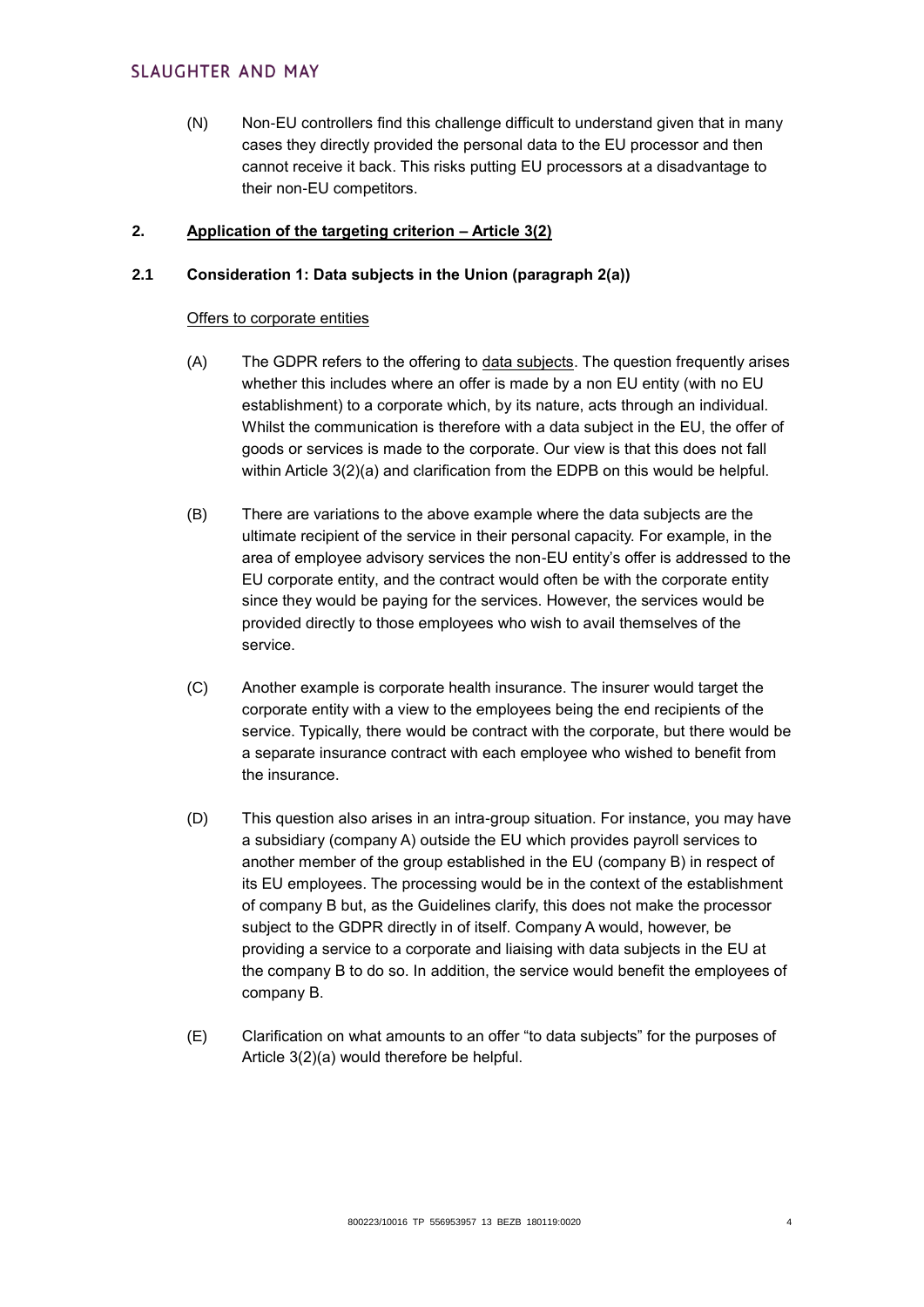### Offers to own employees

- (F) We would also welcome guidance on the scope of Article 3(2)(a) in terms of whether it applies to offers from non-EU companies to their employees within the EU.
- (G) For instance, this could be where a US parent company offers a discount on the company's products to its EU based employees as an employee benefit, or where it provides other employee benefits such as a concierge service, health cover etc. Typically these benefits would be provided by third parties under a contract with the employing entity. Can it be said that the parent company is offering goods or services to data subjects in the EU for the purposes of Article 3(2)(a)?
- (H) Another example would be where a non-EU company offers its EU employees, or those of members of its group, the opportunity to participate in an incentivisation programme. This could either be a monetary or share based incentivisation programme.
- (I) If Article  $3(2)(a)$  does apply to these offers there seems to be a risk that non-EU companies may not make employee benefits and incentivisation programmes available to employees within the EU.
- (J) This issue also links to the scenario we raise above of offers being made to corporates. Would the non -EU provider of, for example, the concierge service, which contracts with either an EU or non EU corporate be viewed as offering these services to data subjects in the EU?

# **2.2 Consideration 2(a): offering of goods or services, irrespective of whether a payment of the data subject is required, to data subjects in the Union**

# Unsolicited sales

- (A) The Guidelines provide some useful commentary on the need for some level of targeting at individuals in the EU. There are some other examples on this topic which it would also be helpful if EDPB could cover.
- (B) For example, where an EU data subject contacts a retailer in Japan (despite the retailer not actively targeting EU customers) and the Japanese retailer agrees to sell the data subject a product and send it to them in the EU. In these circumstances the retailer is knowingly selling a product to a data subject in the EU but they were not actively targeting EU customers. The EDPB's view on whether this is covered by Article 3(2) would be helpful.

# Provision of a service

(C) The GDPR refers to the offering of a service rather than the provision of that service and these two actions frequently take place at different times. As a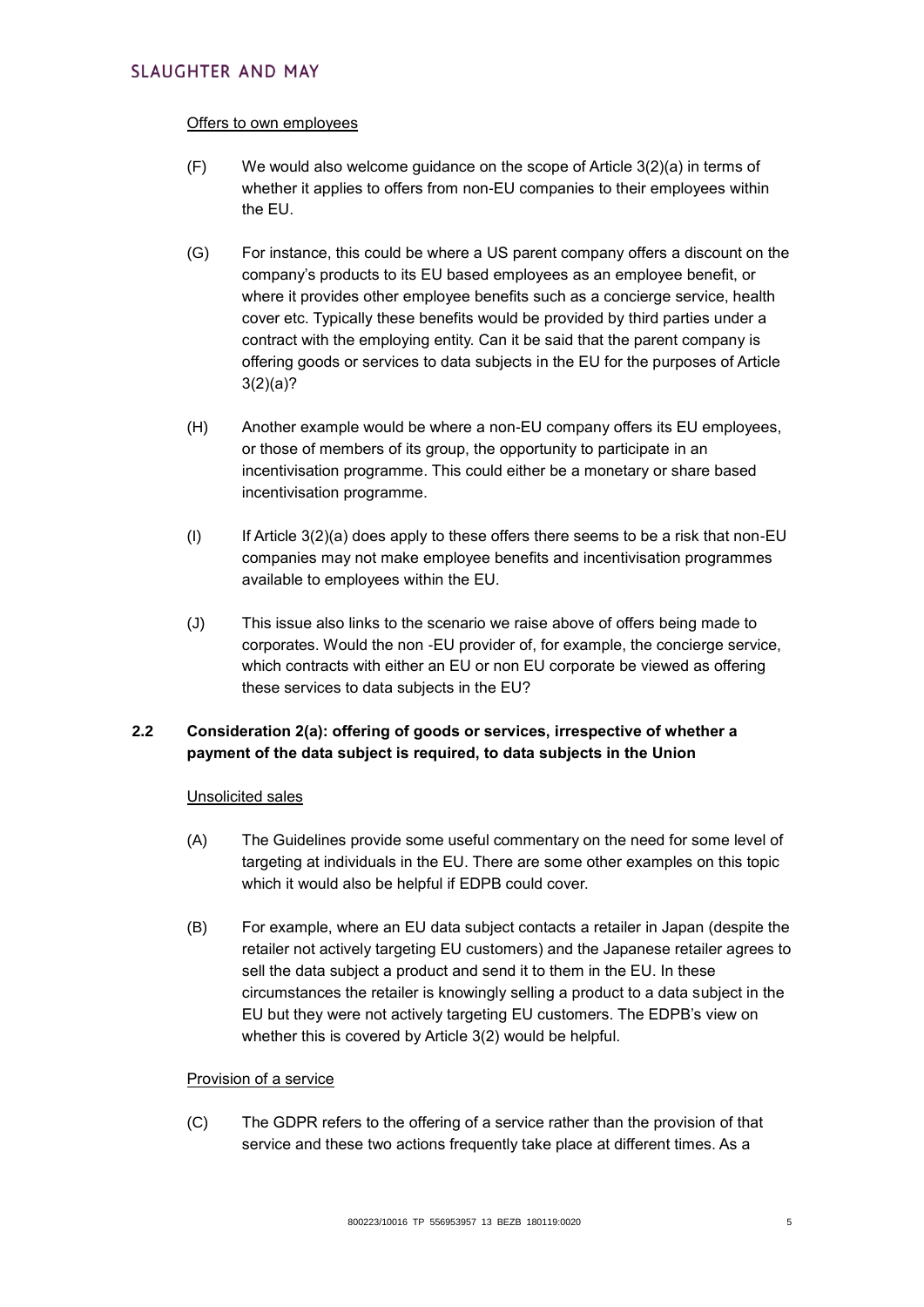result, the data subject may not be in the EU at the time of the offer of the service but would be in the EU at the time of provision of the service.

- (D) For instance, a Canadian insurer offers travel insurance to Canadian citizens for travel to the EU. The Canadian citizen then travels to the EU and, whilst there, they contact the Canadian insurer to obtain emergency assistance under the insurance. The offer of the service was therefore made whilst the data subject was in Canada but the service was provided whilst in the EU. In this scenario, the Canadian entity would be aware that the service would be provided in the EU.
- (E) This scenario also frequently arises in the banking sector. For instance, a bank account is offered by a Chinese bank to an individual in China. That individual then relocates to the UK for a period of time and the individual continues to access and transact upon their account. The offer of the service was therefore whilst the individual was in China but its provision would be, in part, whilst in the EU. In this scenario the offer of the banking service would not, necessarily, be made with the knowledge that the individual intended to relocate.
- (F) The reverse also arises where an offer is made to an individual in the EU but the service is only provided when the individual is outside the EU. For example, where a purely domestic US airline allows individuals in the EU to buy tickets for an internal US flight. There would clearly have to be the targeting of individuals in the EU as explained in the guidance for Article 3(2) to be triggered, but does the location of the provision of the services outside the EU impact on the application of Article 3(2)(a)?
- (G) The distinction between offering and providing services is therefore important in understanding the extent of Article 3(2)(a). We have checked several different language versions of the GDPR, and those all use the concept of "offering services" other than the Italian text. The Italian text instead translates as (with highlighting added): "th*e offering of goods or the provision of services",*
- (H) Our understanding, in accordance with Recital 23 and the case law on "directing activity", as referred to in the guidelines**<sup>1</sup>** , is that the controller/processor must intentionally "offer" the goods or services to data subjects in the EU, and that the provision of goods or services is therefore insufficient on its own to engage Article 3(2)(a). EDPB clarification on this point would however be appreciated.

# **Processors**

-

(I) We would also welcome guidance on how Article 3(2)(a) applies to processors. For example, if a non-EU processor is providing IT support services to a non-EU corporate customer which involves support for individual end users in the EU, would this be offering goods and services to people in the EU (even though they are actually the customers of the corporate controller not the processor)?

**<sup>1</sup>** As referred to in the guidelines at section 2(b), on p. 15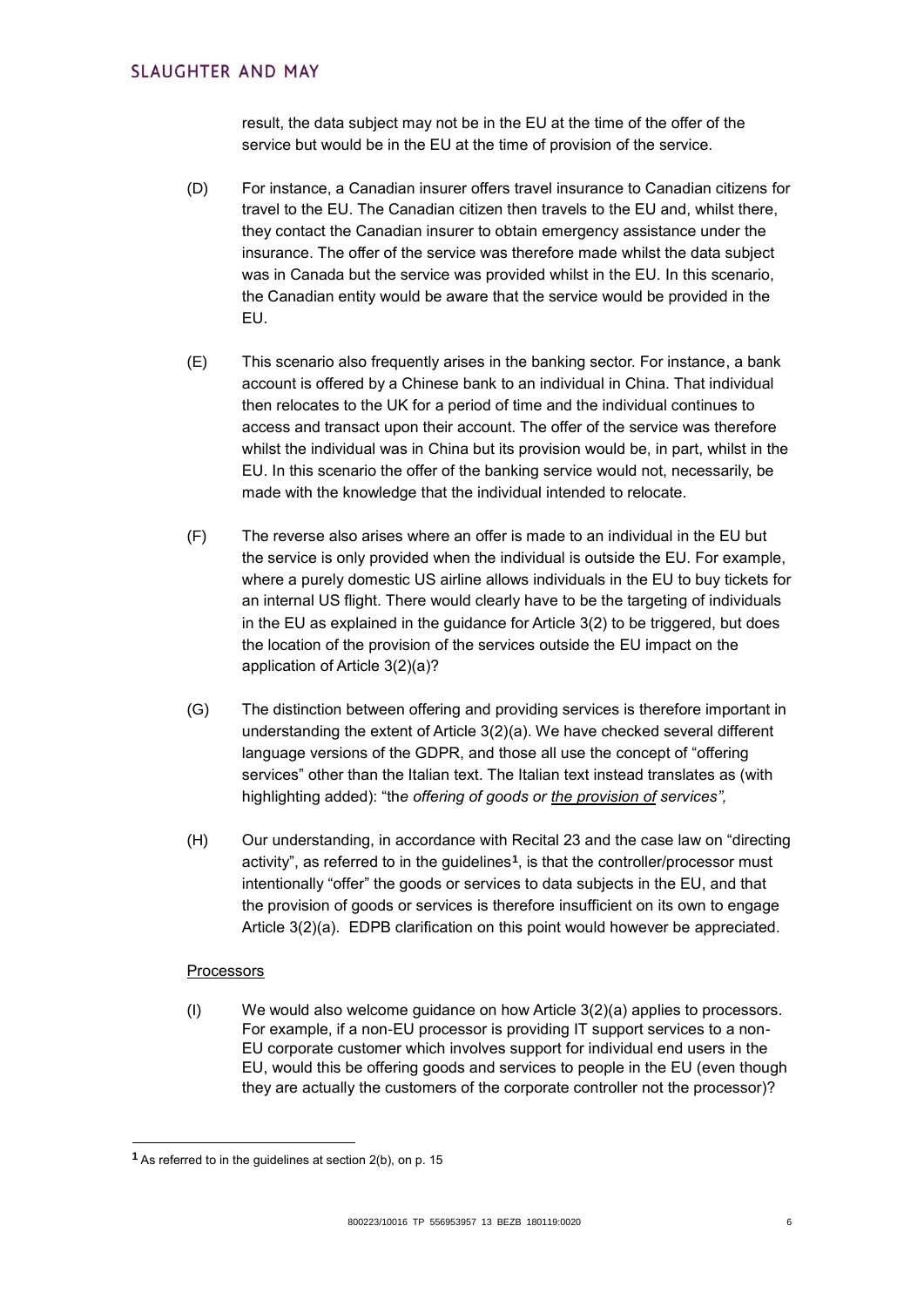### International transfers

- (J) A non-EU controller caught by Article 3(2) cannot use the existing standard contractual clauses for onward transfers, as a number of their provisions refer to the applicable law of the exporter's Member State. Guidance on how controllers who are subject to Article 3(2) should be able to effect such onward transfers would therefore be helpful.
- (K) Subject to your response to our comments above regarding offers to corporate entities, an issue with onward transfers also arises where a non-EU controller caught by Article 3(2) receives data from an employee ordering goods or services on behalf of his/her employer. For an onward transfer, the controller cannot in these circumstances rely on the derogation under Article 49(1)(b) in respect of a transfer which is necessary for the performance of a contract with the data subject.
- (L) One potential partial solution to this issue has been put forward by the UK's Information Commissioner's Office (ICO) in their guidance on international transfers . This guidance puts forward the concept of "restricted transfers" which are subject to the provisions of Chapter V. The ICO's definition of restricted transfers excludes transfers to importers that are already subject to the GDPR themselves, and also excludes transfers between parts of the same organisation (e.g. between branches of the same entity).
- (M) Whilst not a complete solution to the challenge identified above, if the EDPB were to adopt such approach, this may provide a basis for at least some transfers by controllers who are within Article 3(2). It would also provide a partial solution to the international transfer issue identified in 1.2(J) above.

# **2.3 Consideration 2b: monitoring of data subjects' behaviour**

- (A) We would welcome further guidance on the extent to which the use of cookies constitutes behavioural monitoring and triggers Article 3(2)(b). In particular, whether the use of first party cookies that improve/tailor website experience for returning users would be sufficient to engage Article 3(2)(b). Guidance on this point would be extremely useful given the prevalence of cookies.
- (B) We would also welcome clarification that ad hoc monitoring of IP addresses and device fingerprinting by a non-EU controller (or processor) to detect website access from outside their home jurisdiction for the sole purpose of fraud prevention, does not trigger Article 3(2)(b). In such case, the fact that the user happens to be in the EU we view as entirely incidental such that Article 3(2)(b) should not apply.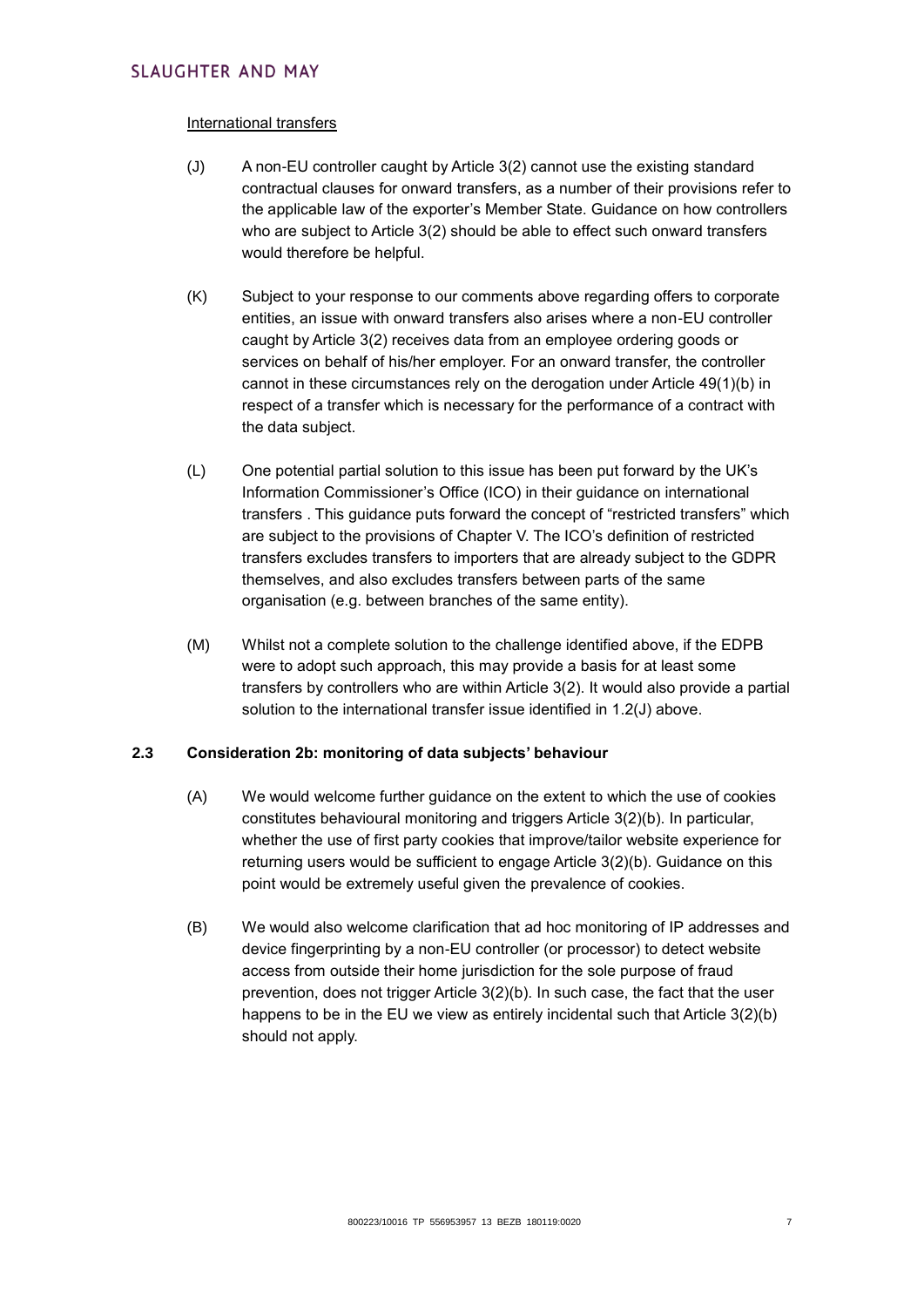# **SLAUGHTER AND MAY**

### **3. Representatives of controllers or processors not established in the Union**

#### Liability

(A) Further clarification as to the liability of representatives under the GDPR would be very helpful. For example, paragraph 4(d) of the guidelines is not clear as to the circumstances in which enforcement action would be initiated (and penalties imposed) against a representative rather than against the controller or processor that appointed them.

### Lead supervisory authority

- (B) We would welcome clarification as to whether or not choosing jurisdiction for an EU representative is tantamount to choosing a lead supervisory authority.
- (C) The Article 29 Working Party (A29WP) guidelines for identifying a controller or processor's lead supervisory authority suggest this is not the case and that non-EU controllers need to deal with local supervisory authorities in every Member State they are active in. However, the A29WP guidelines on personal data breach notification recommend notifying the regulator in the jurisdiction of the controller's EU representative in the case of a breach, which seems to suggest that regulator would be a lead supervisory authority. Additional guidance on this would therefore be useful.

### Establishment

(D) We are aware that others have questioned the rationale behind the view put forward in the Guidelines that having an EU representative under the GDPR does not lead to a non-EU organisation having an establishment within the EU in accordance with Article 3(1)**<sup>2</sup>** . We believe the guidance as it stands is correct, as otherwise any organisation caught by Article 3(2) and required to appoint a representative would automatically fall within Article 3(1). It is helpful this has been clarified.

# Privacy policy

(E) It would be helpful if Example 19 of the Guidelines referred to the Turkish website's obligation (as data controller) to include the name and contact details of their EU representative (in addition to those of the controller) in the information they make available online to data subjects and in their website privacy policy. This would seem to follow on from the points made in the preceding paragraph**<sup>3</sup>** .

If you would find it helpful to discuss any of these comments then we would be happy to do so. Please contact Jon Bartley by telephone on D: +44 20 3060 6394 or by email at

1

**<sup>2</sup>** As stated in section 4 of the guidelines, on p. 20.

**<sup>3</sup>** See section 4(a) of the guidelines, at p. 21.